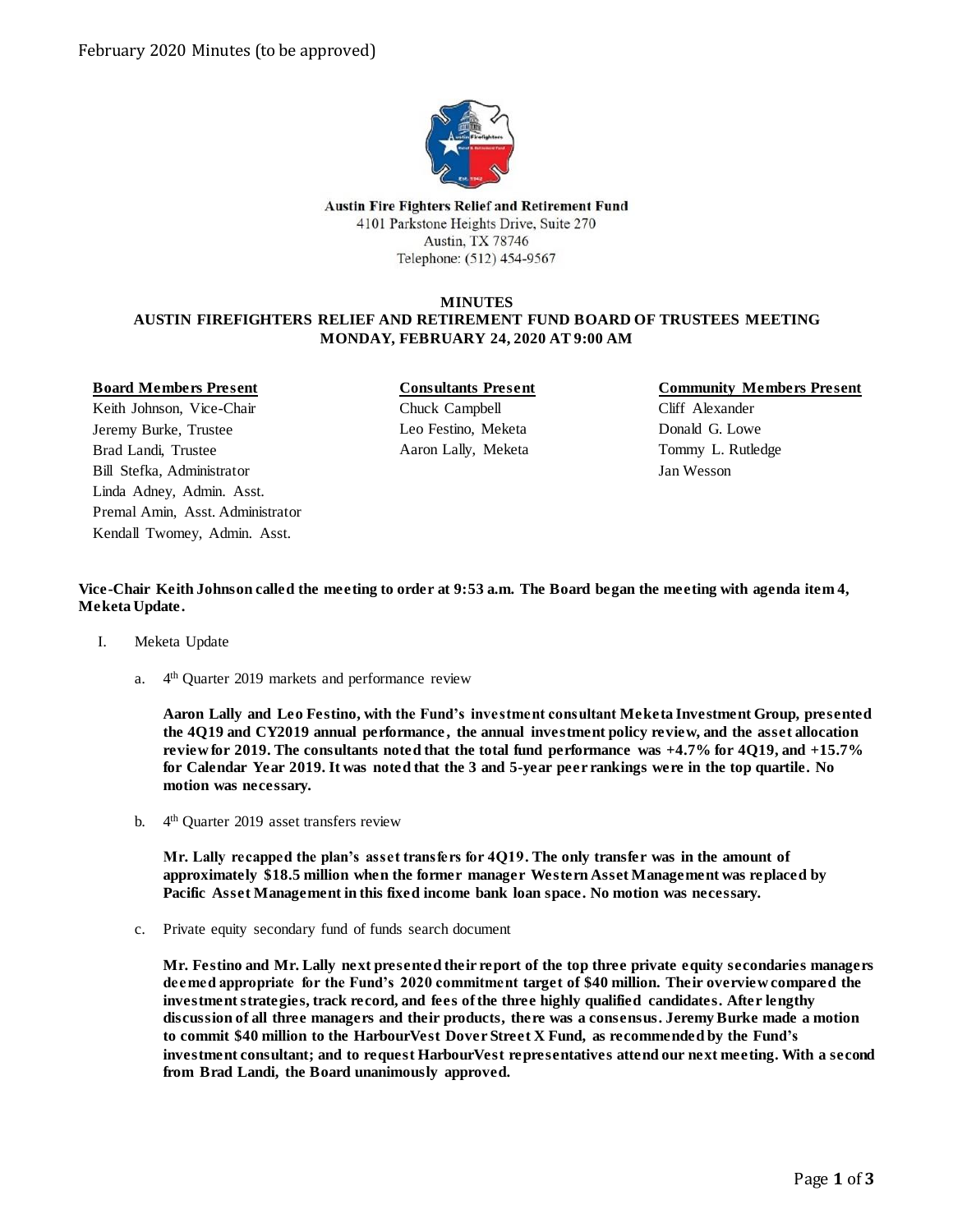# February 2020 Minutes (to be approved)

d. Asset allocation review

**This review is to ensure the plan's long-term asset allocation targets are still reasonable moving forward. The investment consultants feel the targets are appropriate and all asset classes are within their accepted ranges. The review of the Fund's Investment Policy was also addressed with no changes or revisions from last year recommended. The consultants do not recommend increasing the return/risk profile for the plan at this time. No motion was necessary.**

e. Memos since last meeting

**The investment consultants gave an overview of their recent on-site due diligence meeting with Westwood Holdings Group, the Fund's large cap value investment manager. They noted they were comfortable with retaining their strategy and the fact they have lowered their fees over the past two years. No changes or revisions were recommended for now.**

**Meketa concluded their presentation by outlining their 2020 Preliminary Road Map for the Fund. Some areas of focus will be their annual private equity performance review and their investment management fee review. They will also monitor any future private equity opportunities for the plan. The Board thanked Mr. Festino and Mr. Lally for their insight. No motion necessary.** 

**The Board moved to agenda item 7 which was addressing potential 2021 legislative changes; due to those that signed up for public commentary. Retiree Jan Wesson requested that the pension board be completely transparent as to why and how changes will be made prior to drafting any pension bill and before meeting with the legislative sponsors of any bill.** 

**AFD Captain Cliff Alexander signed up for public commentary as well but could not stay due to prior obligations. The Board received his comments via email some of which are as follows. Mr. Alexander requested the pension board codify the protections for non-married members in the statute; and shared other concerns such as the number of trustees on the pension board, and the sustainability of guaranteed interest on retiree DROP balances if the pension board's goal is to keep a healthy pension fund in perpetuity.** 

II. Potential legislative changes for consideration

**The Board reviewed potential legislative changes for consideration to overall protect and improve the Fund and its members. The Board narrowed down the list of legislative items to focus on the following sections: 3.01, 6.03, 7.02, 7.09, 8.05 (b), 10.01, and 10.04.** 

**Chuck Campbell will review the statute sections which may be affected by any proposed legislative changes. Also, Premal Amin suggested the plan's actuary, Foster and Foster, review any possible actuarial impact certain changes may have. The Board concurred with this. No motion needed at this time.**

III. Minutes of the regular meeting on January 27, 2020

**Motion was made by Jeremy Burke to approve the Minutes of the January 27, 2020 meeting as is. Motion was seconded by Brad Landi. Motion passed unanimously.**

IV. Service retirement benefits for four applicants

**After review of the benefit information presented, Jeremy Burke made a motion to approve benefits as stated on the form. Motion was seconded by Brad Landi. The motion passed unanimously.**

V. 30-month review for continuation of disability benefits for one applicant

**At 12:55 pm, the Board entered closed session for the 30-month review for continuation of disability benefits for one applicant. Closed session concluded at 1:16 pm. No action was taken by the Board during closed session. Now back in open session, Jeremy Burke made a motion to continue the disability benefits for the member at the current level. Brad Landi seconded the motion. The motion passed unanimously.**